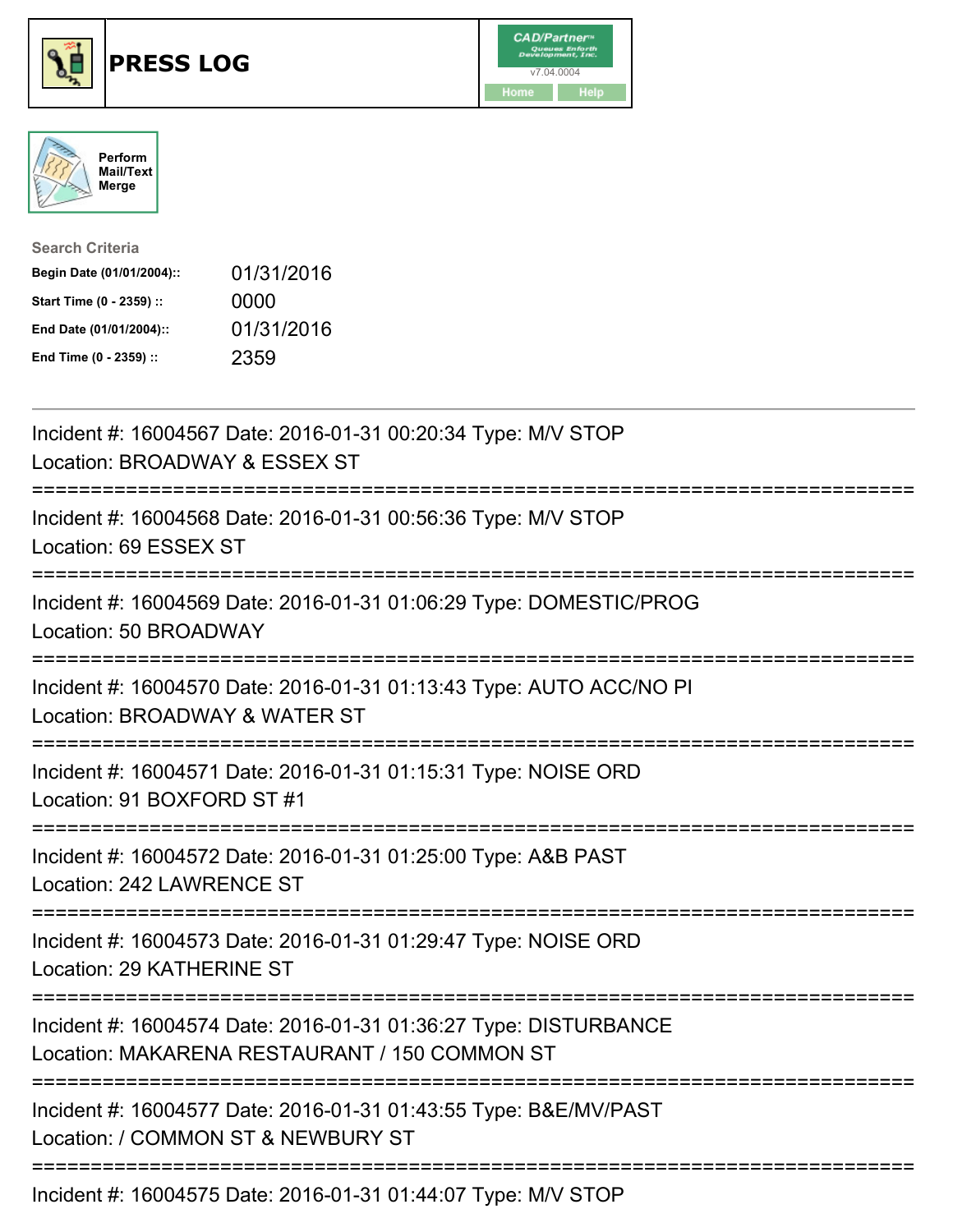| Location: HAVERHILL ST & WEST ST                                                                                                              |
|-----------------------------------------------------------------------------------------------------------------------------------------------|
| Incident #: 16004576 Date: 2016-01-31 01:44:55 Type: NOISE ORD<br>Location: 15 FERRY ST #1 FL 1                                               |
| Incident #: 16004578 Date: 2016-01-31 01:46:10 Type: BUILDING FIRE<br>Location: 380 LOWELL ST                                                 |
| Incident #: 16004579 Date: 2016-01-31 01:48:56 Type: NOISE ORD<br>Location: 161 PARK ST FL 2-3                                                |
| Incident #: 16004580 Date: 2016-01-31 01:49:06 Type: NOISE ORD<br>Location: 48 SARATOGA ST #1 FL 1                                            |
| Incident #: 16004581 Date: 2016-01-31 01:58:16 Type: NOISE ORD<br>Location: 161 PARK ST                                                       |
| Incident #: 16004582 Date: 2016-01-31 02:26:23 Type: NOISE ORD<br>Location: 515 ANDOVER ST FL 2                                               |
| Incident #: 16004584 Date: 2016-01-31 02:31:00 Type: DISTURBANCE<br>Location: 110 BLANCHARD ST                                                |
| Incident #: 16004583 Date: 2016-01-31 02:31:12 Type: NOISE ORD<br>Location: 48 CEDAR ST #3 FL 3<br>=================================          |
| Incident #: 16004585 Date: 2016-01-31 02:34:33 Type: NOISE ORD<br>Location: 65 PARK ST #16                                                    |
| Incident #: 16004586 Date: 2016-01-31 02:38:20 Type: SUS PERS/MV<br>Location: LAWRENCE SENIOR CENTER / 155 HAVERHILL ST                       |
| ================================<br>Incident #: 16004587 Date: 2016-01-31 02:39:44 Type: BUILDING CHK<br>Location: 681 ESSEX ST               |
| ==========================<br>Incident #: 16004588 Date: 2016-01-31 02:52:39 Type: MAL DAMG PROG<br>Location: DAYBREAK SHELTER / 19 WINTER ST |
| Incident #: 16004589 Date: 2016-01-31 02:58:21 Type: NOISE ORD<br>Location: 48 SARATOGA ST FL 1                                               |
| Incident #: 16004590 Date: 2016-01-31 03:02:21 Type: M/V STOP                                                                                 |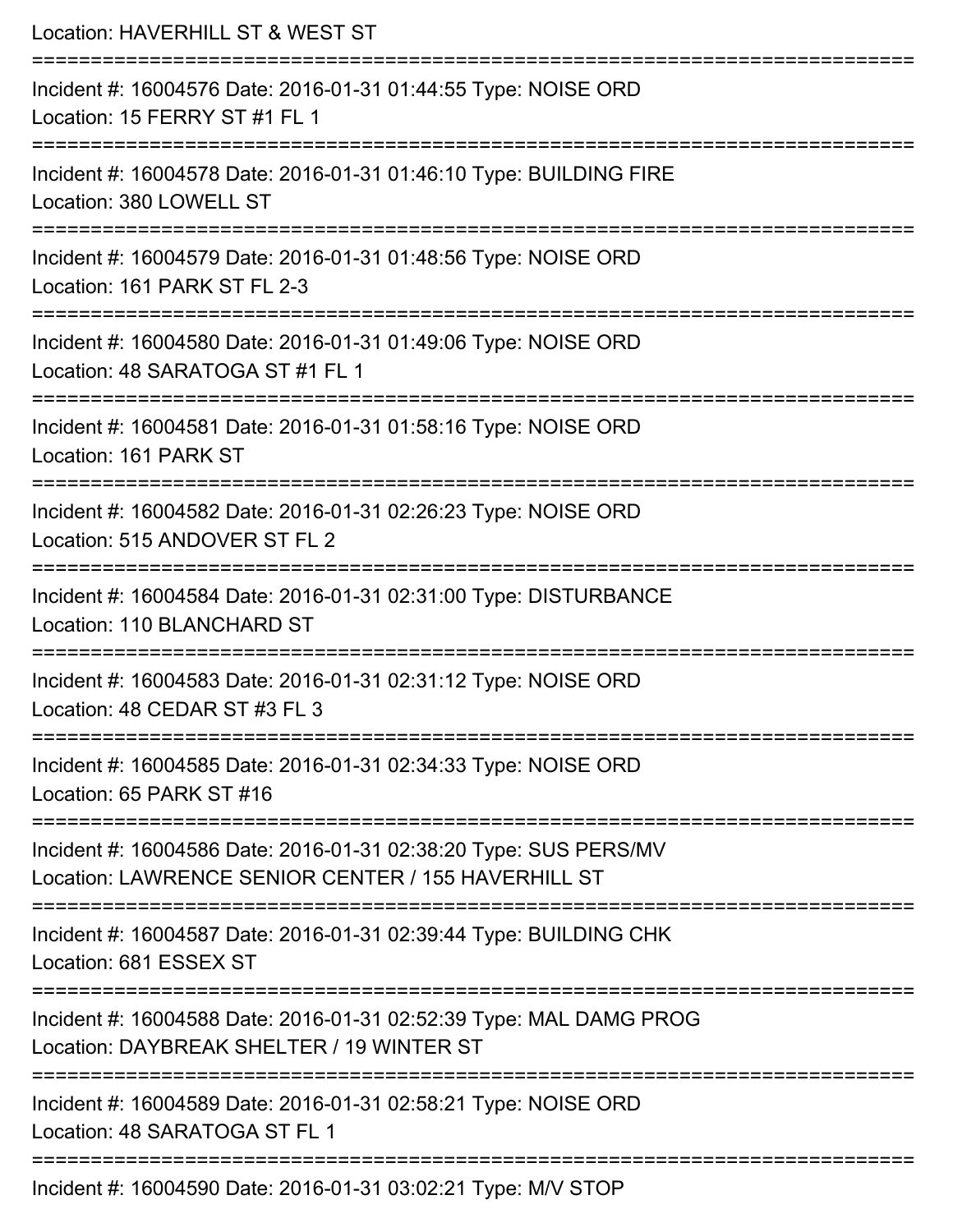| Incident #: 16004591 Date: 2016-01-31 03:02:56 Type: ALARM/BURG<br>Location: 101 AMESBURY ST                     |
|------------------------------------------------------------------------------------------------------------------|
| Incident #: 16004592 Date: 2016-01-31 03:08:41 Type: NOISE ORD<br>Location: 24 BROOK ST FL 2                     |
| Incident #: 16004593 Date: 2016-01-31 03:09:25 Type: AUTO ACC/PI<br>Location: BROADWAY & WATER ST                |
| Incident #: 16004594 Date: 2016-01-31 03:10:18 Type: M/V STOP<br>Location: HOLIDAY INN EXPRESS / 224 WINTHROP AV |
| Incident #: 16004595 Date: 2016-01-31 03:14:49 Type: M/V STOP<br>Location: WINTHROP AVE & N PARISH RD            |
| Incident #: 16004596 Date: 2016-01-31 03:23:16 Type: M/V STOP<br>Location: VALLEY FORUM / 654 S UNION ST         |
| Incident #: 16004597 Date: 2016-01-31 03:32:04 Type: M/V STOP<br>Location: LAWRENCE ST & PARK ST                 |
| Incident #: 16004598 Date: 2016-01-31 03:33:51 Type: B&E/PAST<br>Location: 57 SARGENT ST FL 3                    |
| Incident #: 16004599 Date: 2016-01-31 03:44:05 Type: M/V STOP<br>Location: FREEDOM TIRE / 160 S BROADWAY         |
| Incident #: 16004600 Date: 2016-01-31 03:44:14 Type: DISTURBANCE<br>Location: 37 HAVERHILL ST FL 3               |
| Incident #: 16004601 Date: 2016-01-31 03:47:03 Type: M/V STOP<br>Location: LOWELL ST & MILTON ST                 |
| Incident #: 16004602 Date: 2016-01-31 03:47:49 Type: M/V STOP<br>Location: COMMON ST & UNION ST                  |
| Incident #: 16004603 Date: 2016-01-31 03:52:05 Type: M/V STOP<br>Location: 190 MT VERNON ST                      |
| Incident #: 16004604 Date: 2016-01-31 04:00:30 Type: M/V STOP                                                    |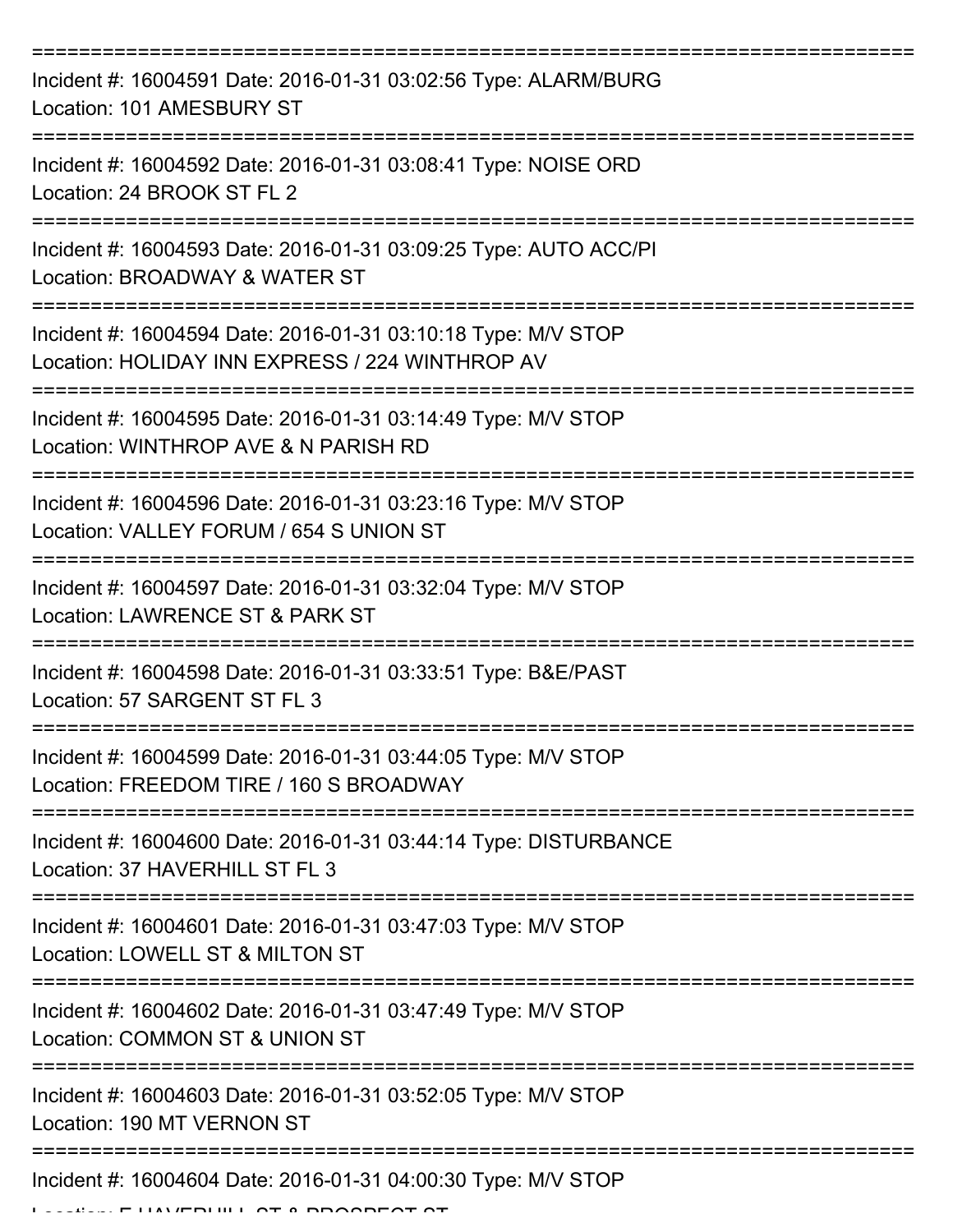| Incident #: 16004605 Date: 2016-01-31 04:13:42 Type: SUS PERS/MV<br>Location: E HAVERHILL ST & HAVERHILL ST |
|-------------------------------------------------------------------------------------------------------------|
| Incident #: 16004607 Date: 2016-01-31 04:38:45 Type: M/V STOP<br>Location: HAMPSHIRE ST & LOWELL ST         |
| Incident #: 16004606 Date: 2016-01-31 04:39:06 Type: LARCENY/PAST<br>Location: 23 KENDALL ST FL 2           |
| Incident #: 16004608 Date: 2016-01-31 04:52:07 Type: NOISE ORD<br>Location: 52 MARGIN ST FL 3               |
| Incident #: 16004609 Date: 2016-01-31 04:52:31 Type: LOUD NOISE<br>Location: 4 SAUNDERS ST FL 3             |
| Incident #: 16004610 Date: 2016-01-31 05:26:50 Type: M/V STOP<br>Location: 226 SALEM ST                     |
| Incident #: 16004611 Date: 2016-01-31 05:30:41 Type: M/V STOP<br>Location: MERRIMACK ST & PARKER ST         |
| Incident #: 16004612 Date: 2016-01-31 05:44:12 Type: M/V STOP<br>Location: AMESBURY ST & COMMON ST          |
| Incident #: 16004613 Date: 2016-01-31 05:46:13 Type: DISTURBANCE<br>Location: CARVER ST & SALEM ST          |
| Incident #: 16004614 Date: 2016-01-31 05:50:36 Type: HIT & RUN M/V<br>Location: 91 BUNKERHILL ST            |
| Incident #: 16004615 Date: 2016-01-31 05:58:16 Type: ALARMS<br>Location: 59 ALDER ST                        |
| Incident #: 16004616 Date: 2016-01-31 06:24:13 Type: DISTURBANCE<br>Location: 106 PARK ST #1 FL 1           |
| Incident #: 16004617 Date: 2016-01-31 07:08:37 Type: M/V STOP<br>Location: 525 BROADWAY                     |
| Incident #: 16004618 Date: 2016-01-31 07:41:27 Type: THREATS                                                |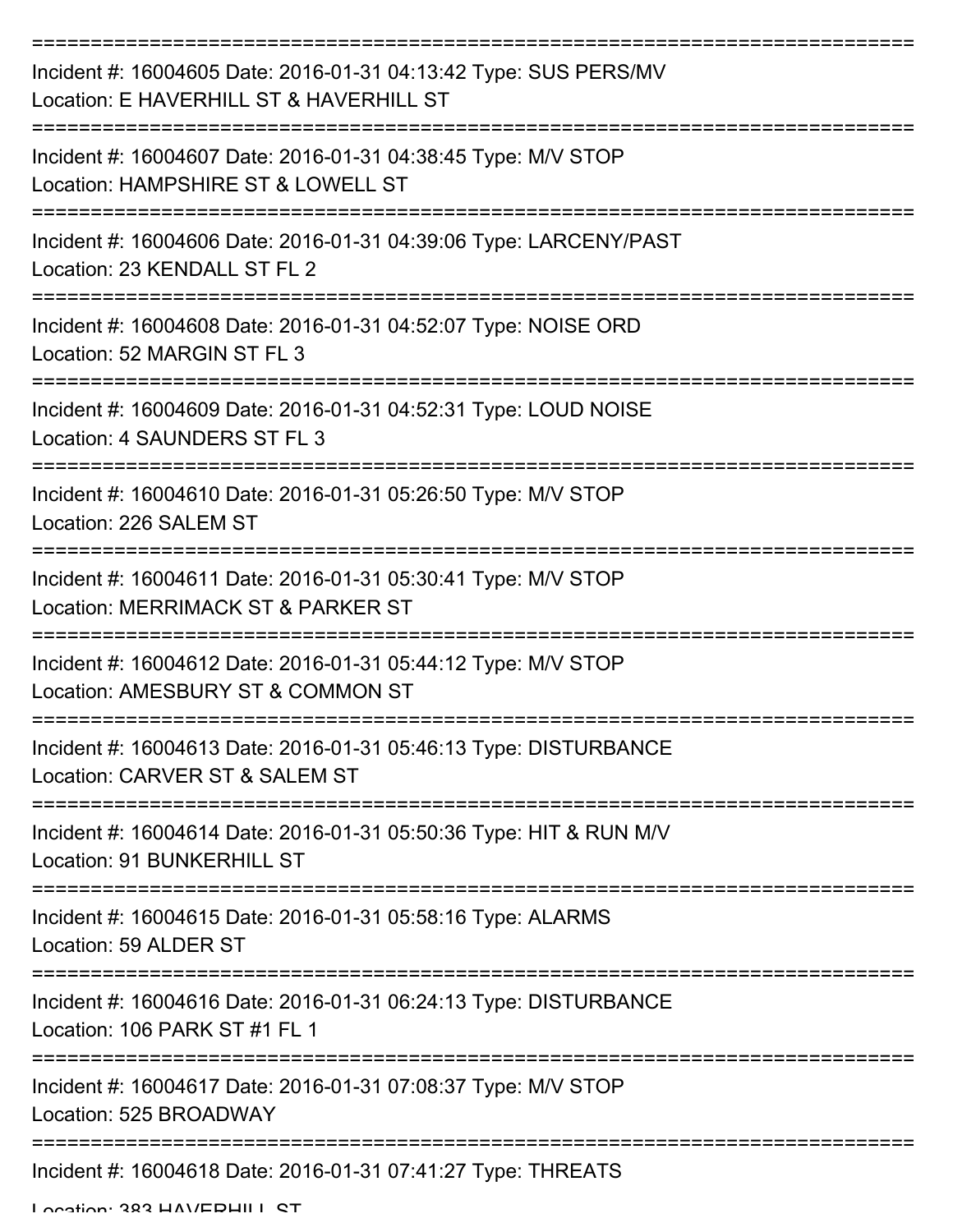| Incident #: 16004619 Date: 2016-01-31 08:05:54 Type: ASSSIT AMBULANC<br>Location: 5 SUTCLIFFE CT                       |
|------------------------------------------------------------------------------------------------------------------------|
| Incident #: 16004620 Date: 2016-01-31 08:16:15 Type: M/V STOP<br>Location: S BROADWAY & SHATTUCK ST                    |
| Incident #: 16004621 Date: 2016-01-31 08:33:19 Type: SUS PERS/MV<br>Location: ESSEX ST & JACKSON ST                    |
| Incident #: 16004622 Date: 2016-01-31 08:42:28 Type: LARCENY/PAST<br>Location: 375 BROADWAY                            |
| Incident #: 16004623 Date: 2016-01-31 08:57:34 Type: DISTURBANCE<br>Location: ST PATRICK'S PARISH / 118 S BROADWAY     |
| Incident #: 16004624 Date: 2016-01-31 09:07:21 Type: 911 HANG UP<br>Location: 31 MORTON ST FL 3                        |
| Incident #: 16004625 Date: 2016-01-31 09:17:05 Type: LARCENY/PAST<br>Location: HAFFNERS GAS STATION / 469 HAVERHILL ST |
| Incident #: 16004626 Date: 2016-01-31 09:22:33 Type: INVEST CONT<br>Location: 211A FARNHAM ST                          |
| Incident #: 16004627 Date: 2016-01-31 09:57:01 Type: B&E/MV/PAST<br>Location: 46 MELVIN ST                             |
| Incident #: 16004628 Date: 2016-01-31 10:27:03 Type: M/V STOP<br>Location: 11 DAISY ST                                 |
| Incident #: 16004629 Date: 2016-01-31 10:31:25 Type: M/V STOP<br>Location: MCDONALDS / 50 BROADWAY                     |
| Incident #: 16004630 Date: 2016-01-31 10:32:26 Type: ALARM/BURG<br>Location: 51 S CANAL ST FL 1                        |
| Incident #: 16004631 Date: 2016-01-31 10:33:45 Type: CK WELL BEING<br>Location: 426 RIVERSIDE DR                       |
| Incident #: 16004632 Date: 2016-01-31 10:44:56 Type: B&E/PAST<br>$A$ option: $A$ 70 DDO $A$ DIMAV                      |

Location: 479 BROADWAY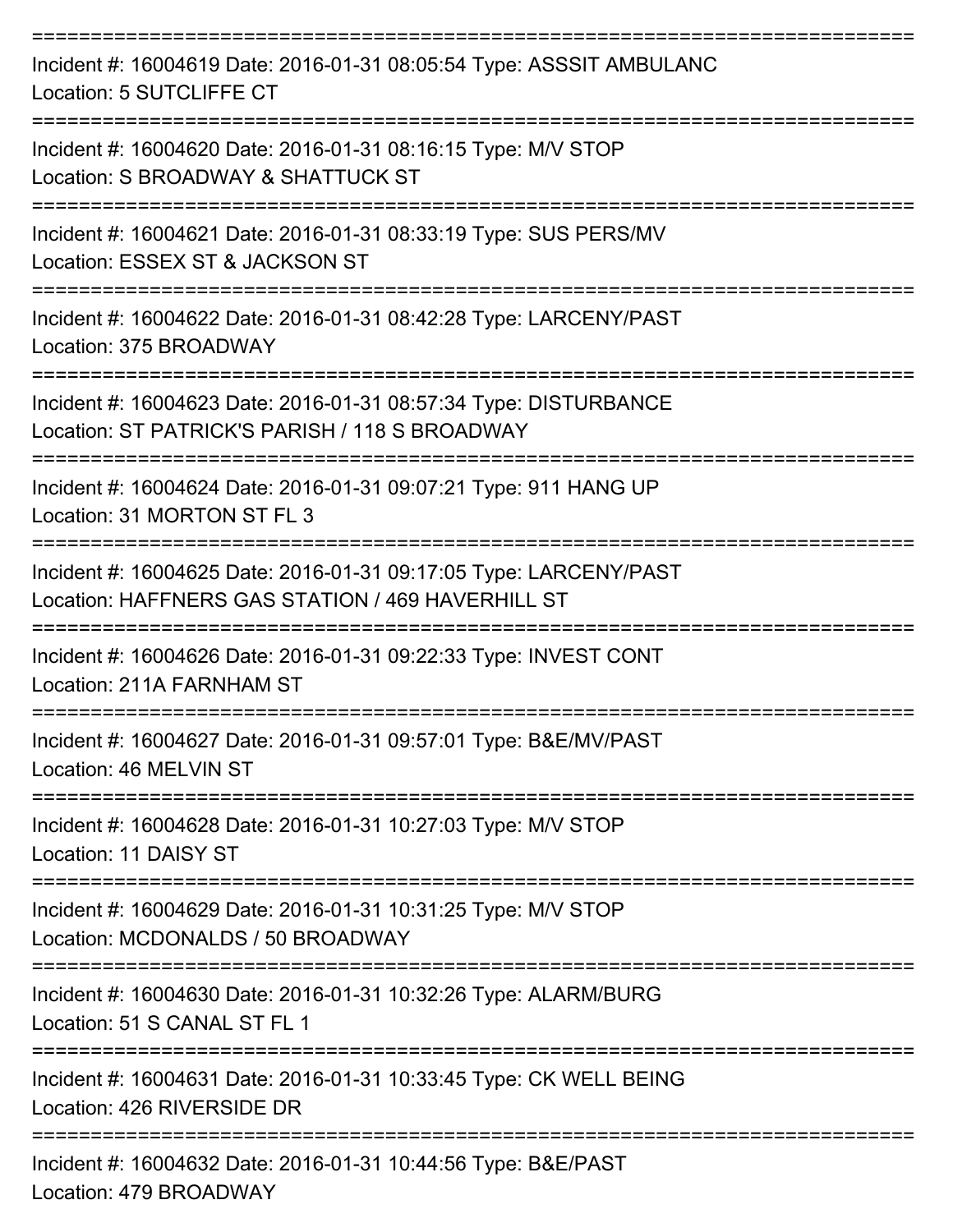| Incident #: 16004633 Date: 2016-01-31 10:56:44 Type: M/V STOP<br>Location: HAMPSHIRE ST & LOWELL ST                                                                     |
|-------------------------------------------------------------------------------------------------------------------------------------------------------------------------|
| :======================<br>Incident #: 16004634 Date: 2016-01-31 11:03:17 Type: TOW/REPOSSED<br>Location: 42 CRESTWOOD CIR                                              |
| Incident #: 16004635 Date: 2016-01-31 11:20:26 Type: M/V STOP<br>Location: SOUTH ST                                                                                     |
| Incident #: 16004637 Date: 2016-01-31 11:26:55 Type: MEDIC SUPPORT<br>Location: BIG N' BEEFY / 415 BROADWAY                                                             |
| Incident #: 16004636 Date: 2016-01-31 11:26:57 Type: M/V STOP<br><b>Location: SOUTH ST</b><br>================================<br>===================================== |
| Incident #: 16004638 Date: 2016-01-31 11:29:50 Type: M/V STOP<br>Location: SOUTH ST                                                                                     |
| Incident #: 16004639 Date: 2016-01-31 11:35:00 Type: M/V STOP<br>Location: SOUTH ST<br>===================================                                              |
| Incident #: 16004640 Date: 2016-01-31 11:36:23 Type: DISTURBANCE<br>Location: 800 ESSEX ST                                                                              |
| Incident #: 16004641 Date: 2016-01-31 11:42:52 Type: M/V STOP<br>Location: SOUTH ST                                                                                     |
| Incident #: 16004642 Date: 2016-01-31 11:56:08 Type: M/V STOP<br>Location: S BROADWAY & SHATTUCK ST                                                                     |
| Incident #: 16004643 Date: 2016-01-31 12:01:55 Type: STOL/MV/PAS<br>Location: LAWRENCE ST & PARK ST                                                                     |
| Incident #: 16004644 Date: 2016-01-31 12:09:15 Type: SUS PERS/MV<br>Location: 87 SHAWSHEEN RD                                                                           |
| Incident #: 16004645 Date: 2016-01-31 12:11:09 Type: AUTO ACC/NO PI<br>Location: BOXFORD ST & WINTHROP AV                                                               |
| Incident #: 16004646 Date: 2016-01-31 12:16:09 Type: STOL/MV/PAS<br>Location: 479 BROADWAY                                                                              |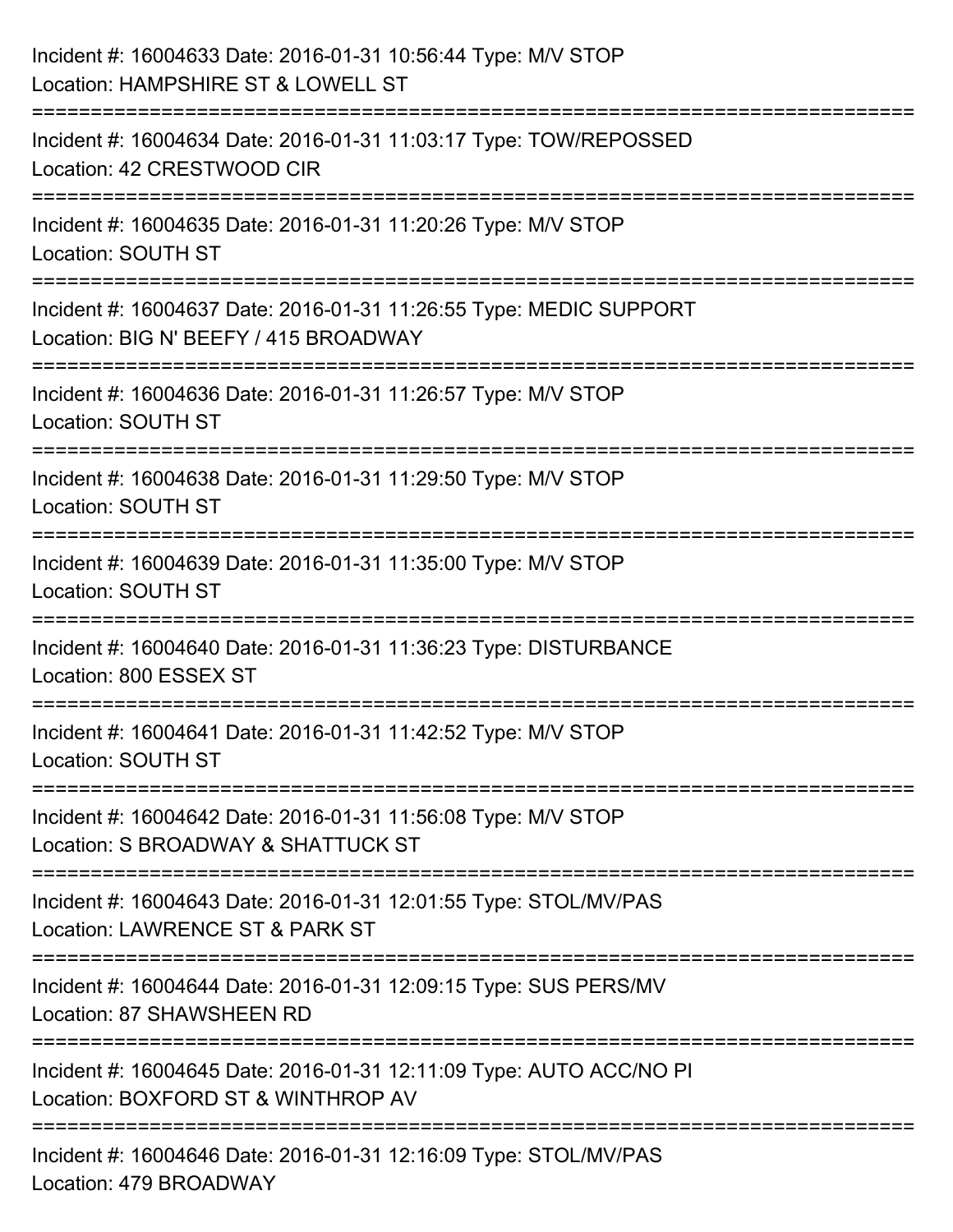| Incident #: 16004647 Date: 2016-01-31 12:34:28 Type: INVESTIGATION<br><b>Location: 10 METHUEN ST</b>                                 |
|--------------------------------------------------------------------------------------------------------------------------------------|
| Incident #: 16004648 Date: 2016-01-31 12:37:03 Type: M/V STOP<br>Location: MCDONALDS / 50 BROADWAY                                   |
| Incident #: 16004649 Date: 2016-01-31 12:38:08 Type: HIT & RUN M/V<br>Location: 21 ROYAL ST                                          |
| Incident #: 16004650 Date: 2016-01-31 12:45:45 Type: GENERAL SERV<br>Location: 4 TEMPLE ST                                           |
| Incident #: 16004651 Date: 2016-01-31 13:11:47 Type: MV/BLOCKING<br>Location: 60 DARTMOUTH ST                                        |
| Incident #: 16004652 Date: 2016-01-31 13:33:41 Type: M/V STOP<br>Location: HALLENAN AV & HAVERHILL ST                                |
| Incident #: 16004653 Date: 2016-01-31 13:56:52 Type: M/V STOP<br>Location: BROADWAY & LOWELL ST                                      |
| Incident #: 16004654 Date: 2016-01-31 14:09:53 Type: DISTURBANCE<br>Location: LYNN ST & S UNION ST                                   |
| Incident #: 16004655 Date: 2016-01-31 14:32:57 Type: RECOV/STOL/MV<br>Location: 28 SUMMER ST                                         |
| Incident #: 16004656 Date: 2016-01-31 14:47:40 Type: SUS PERS/MV<br><b>Location: WEST ST</b><br>------------------------------------ |
| =============================<br>Incident #: 16004657 Date: 2016-01-31 14:54:53 Type: M/V STOP<br>Location: BROADWAY & TREMONT ST    |
| Incident #: 16004658 Date: 2016-01-31 14:56:01 Type: SUS PERS/MV<br>Location: 199 NEWBURY ST                                         |
| Incident #: 16004659 Date: 2016-01-31 15:13:46 Type: SUS PERS/MV<br>Location: BROADWAY & TREMONT ST                                  |
| Incident #: 16004660 Date: 2016-01-31 15:28:22 Type: 911 HANG UP<br>Location: 10 DIAMOND ST #16                                      |

===========================================================================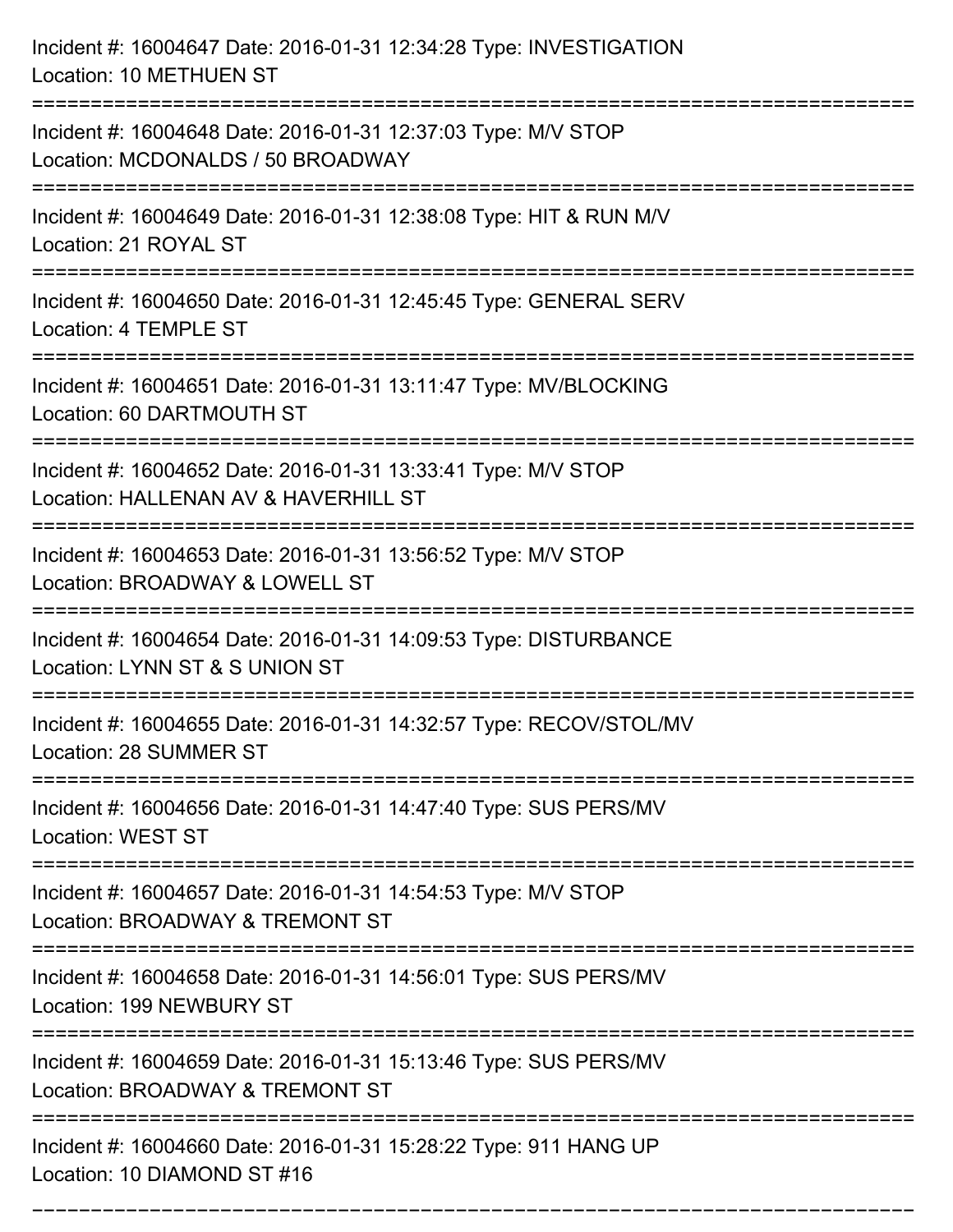| :==========================<br>Incident #: 16004661 Date: 2016-01-31 15:34:55 Type: CK WELL BEING<br>Location: 161 SARATOGA ST<br>Incident #: 16004662 Date: 2016-01-31 15:39:24 Type: TENANT PROB<br>Location: 81 CROSS ST FL 2<br>========================<br>Incident #: 16004665 Date: 2016-01-31 15:46:00 Type: SUS PERS/MV<br>Location: 55 WASHINGTON ST<br>Incident #: 16004664 Date: 2016-01-31 15:46:54 Type: M/V STOP<br>Location: 93 GREENWOOD ST<br>=================================<br>================================= |
|----------------------------------------------------------------------------------------------------------------------------------------------------------------------------------------------------------------------------------------------------------------------------------------------------------------------------------------------------------------------------------------------------------------------------------------------------------------------------------------------------------------------------------------|
|                                                                                                                                                                                                                                                                                                                                                                                                                                                                                                                                        |
|                                                                                                                                                                                                                                                                                                                                                                                                                                                                                                                                        |
|                                                                                                                                                                                                                                                                                                                                                                                                                                                                                                                                        |
|                                                                                                                                                                                                                                                                                                                                                                                                                                                                                                                                        |
| Incident #: 16004666 Date: 2016-01-31 15:47:19 Type: SUS PERS/MV<br>Location: MORAN CT & PLEASANT ST                                                                                                                                                                                                                                                                                                                                                                                                                                   |
| Incident #: 16004667 Date: 2016-01-31 15:55:14 Type: BUILDING CHK<br>Location: ANDOVER ST & S BROADWAY                                                                                                                                                                                                                                                                                                                                                                                                                                 |
| Incident #: 16004668 Date: 2016-01-31 16:02:00 Type: M/V STOP<br>Location: 700 ESSEX ST                                                                                                                                                                                                                                                                                                                                                                                                                                                |
| Incident #: 16004669 Date: 2016-01-31 16:08:30 Type: MAN DOWN<br>Location: 11 DAISY ST                                                                                                                                                                                                                                                                                                                                                                                                                                                 |
| Incident #: 16004670 Date: 2016-01-31 16:33:20 Type: AUTO ACC/NO PI<br>Location: 36 BEACON AV                                                                                                                                                                                                                                                                                                                                                                                                                                          |
| Incident #: 16004671 Date: 2016-01-31 16:39:38 Type: NOISE ORD<br>Location: 79 BROOK ST                                                                                                                                                                                                                                                                                                                                                                                                                                                |
| Incident #: 16004672 Date: 2016-01-31 16:45:26 Type: MEDIC SUPPORT<br>Location: 584 HAVERHILL ST                                                                                                                                                                                                                                                                                                                                                                                                                                       |
| Incident #: 16004673 Date: 2016-01-31 16:59:26 Type: M/V STOP<br>Location: COMMON ST & HAMPSHIRE ST                                                                                                                                                                                                                                                                                                                                                                                                                                    |
| Incident #: 16004674 Date: 2016-01-31 17:01:49 Type: ANNOYING CALLS<br>Location: 87 E HAVERHILL ST                                                                                                                                                                                                                                                                                                                                                                                                                                     |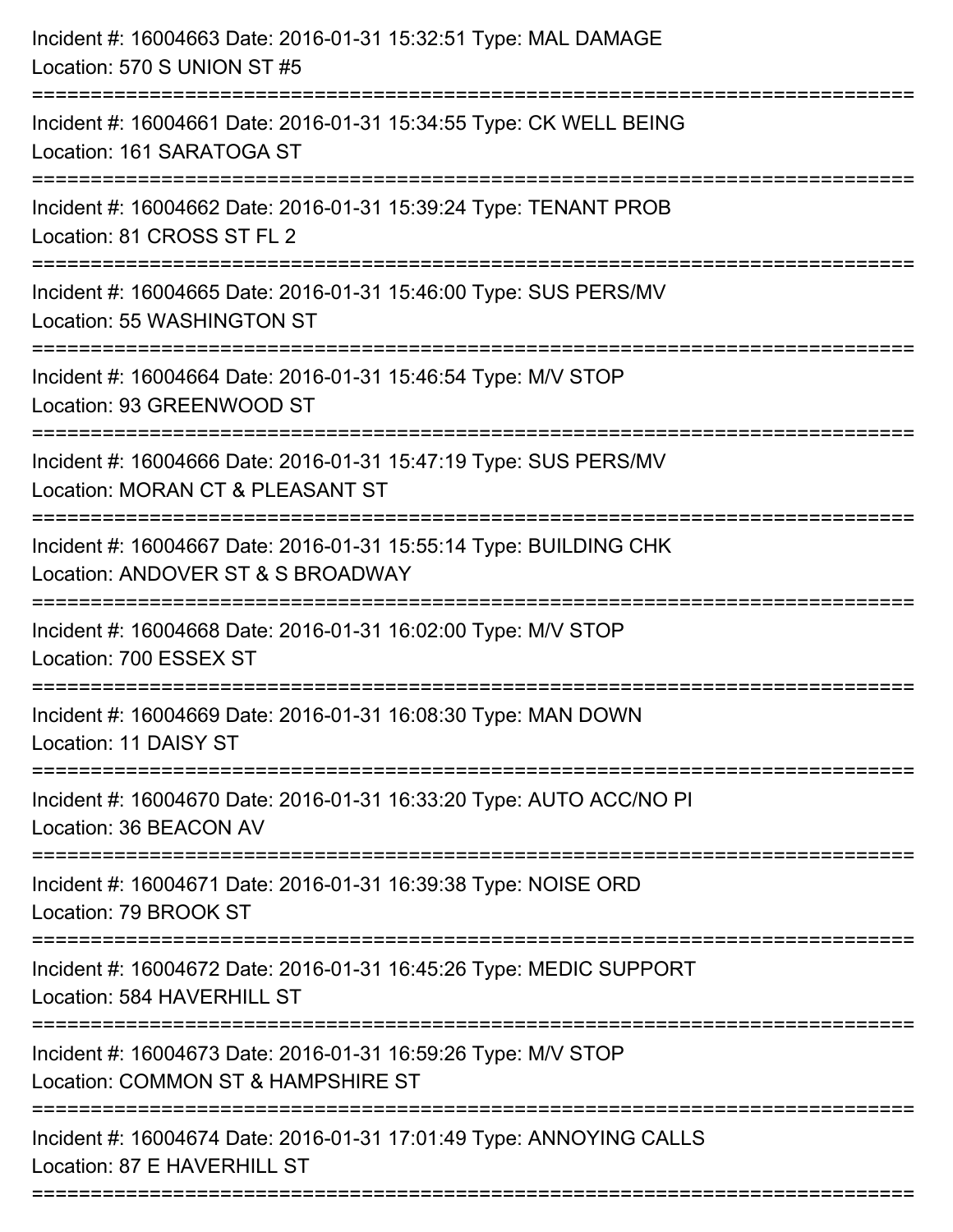Location: 28 SUMMER ST FL 2

| Incident #: 16004676 Date: 2016-01-31 17:23:15 Type: AUTO ACC/NO PI<br><b>Location: 118 FRANKLIN ST</b>                                  |
|------------------------------------------------------------------------------------------------------------------------------------------|
| Incident #: 16004677 Date: 2016-01-31 17:30:01 Type: M/V STOP<br>Location: 335 ESSEX ST                                                  |
| Incident #: 16004678 Date: 2016-01-31 17:34:29 Type: ALARM/BURG<br>Location: 1ST BAPTIST HATIAN CHURCH / 150 GARDEN ST                   |
| Incident #: 16004679 Date: 2016-01-31 17:36:17 Type: BUILDING FIRE<br>Location: 37 AUBURN ST                                             |
| Incident #: 16004680 Date: 2016-01-31 17:39:24 Type: DRUG OVERDOSE<br>Location: CENTRAL BRIDGE / 0 MERRIMACK ST<br>===================== |
| Incident #: 16004681 Date: 2016-01-31 17:48:52 Type: M/V STOP<br>Location: BENNINGTON ST & FERN ST                                       |
| Incident #: 16004682 Date: 2016-01-31 17:50:16 Type: AUTO ACC/PI<br>Location: ESSEX ST & FRANKLIN ST                                     |
| Incident #: 16004683 Date: 2016-01-31 18:16:03 Type: ALARM/BURG<br>Location: 20 KNOX ST #20<br>==============                            |
| Incident #: 16004684 Date: 2016-01-31 18:55:04 Type: M/V STOP<br>Location: CARVER ST & MERRIMACK ST                                      |
| Incident #: 16004685 Date: 2016-01-31 18:56:34 Type: M/V STOP<br>Location: COMMON ST & HAMPSHIRE ST                                      |
| Incident #: 16004686 Date: 2016-01-31 19:04:02 Type: M/V STOP<br>Location: CANAL ST & HAMPSHIRE ST                                       |
| Incident #: 16004687 Date: 2016-01-31 19:09:30 Type: MEDIC SUPPORT<br>Location: 153 SARATOGA ST FL 3                                     |
| Incident #: 16004688 Date: 2016-01-31 19:18:29 Type: M/V STOP<br><b>Location: CENTRAL BRIDGE</b>                                         |
|                                                                                                                                          |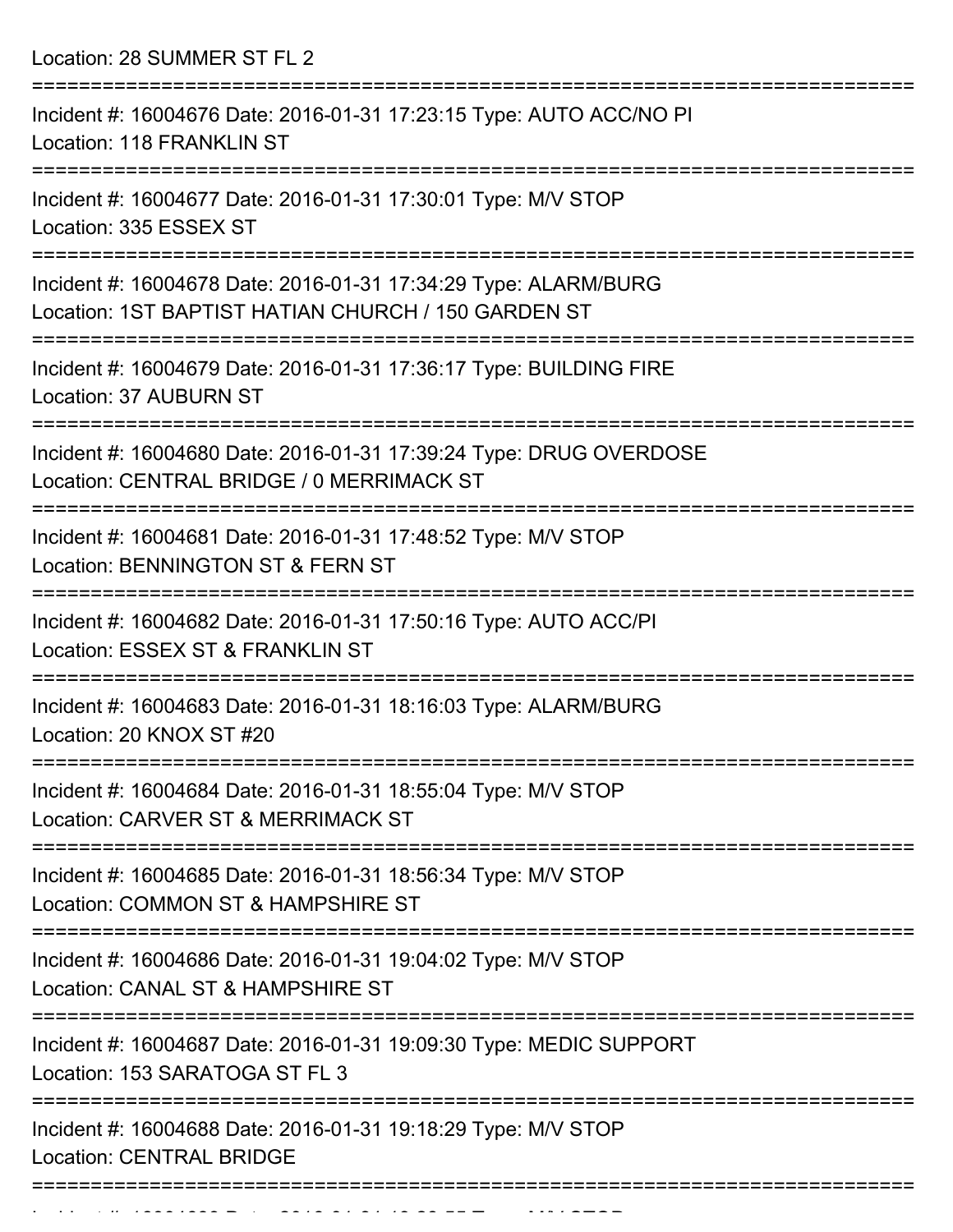| Incident #: 16004690 Date: 2016-01-31 19:33:58 Type: M/V STOP<br>Location: COMMON ST & HAMPSHIRE ST       |
|-----------------------------------------------------------------------------------------------------------|
| Incident #: 16004691 Date: 2016-01-31 19:44:45 Type: M/V STOP<br>Location: MERRIMACK ST & PARKER ST       |
| Incident #: 16004692 Date: 2016-01-31 19:47:38 Type: M/V STOP<br>Location: CANAL ST & HAMPSHIRE ST        |
| Incident #: 16004693 Date: 2016-01-31 19:53:32 Type: M/V STOP<br>Location: NEWTON ST & SALEM ST           |
| Incident #: 16004694 Date: 2016-01-31 20:08:57 Type: M/V STOP<br>Location: S BROADWAY & SALEM ST          |
| Incident #: 16004695 Date: 2016-01-31 20:13:09 Type: DRUG OVERDOSE<br>Location: CHARDON ST & HAMPSHIRE ST |
| Incident #: 16004696 Date: 2016-01-31 20:19:34 Type: MV/BLOCKING<br>Location: 194 WALNUT ST               |
| Incident #: 16004698 Date: 2016-01-31 20:22:56 Type: THREATS<br>Location: 127 GARDEN ST FL 3RD            |
| Incident #: 16004697 Date: 2016-01-31 20:23:44 Type: A&B PAST<br>Location: THORNTON AV & WATER ST         |
| Incident #: 16004699 Date: 2016-01-31 20:27:14 Type: TOW OF M/V<br>Location: 233 HAMPSHIRE ST             |
| Incident #: 16004700 Date: 2016-01-31 20:30:18 Type: SUS PERS/MV<br>Location: 50 ISLAND ST                |
| Incident #: 16004701 Date: 2016-01-31 20:33:13 Type: TOW/REPOSSED<br>Location: 106 PEARL ST               |
| Incident #: 16004702 Date: 2016-01-31 20:39:57 Type: M/V STOP<br><b>Location: FALMOUTH ST</b>             |
|                                                                                                           |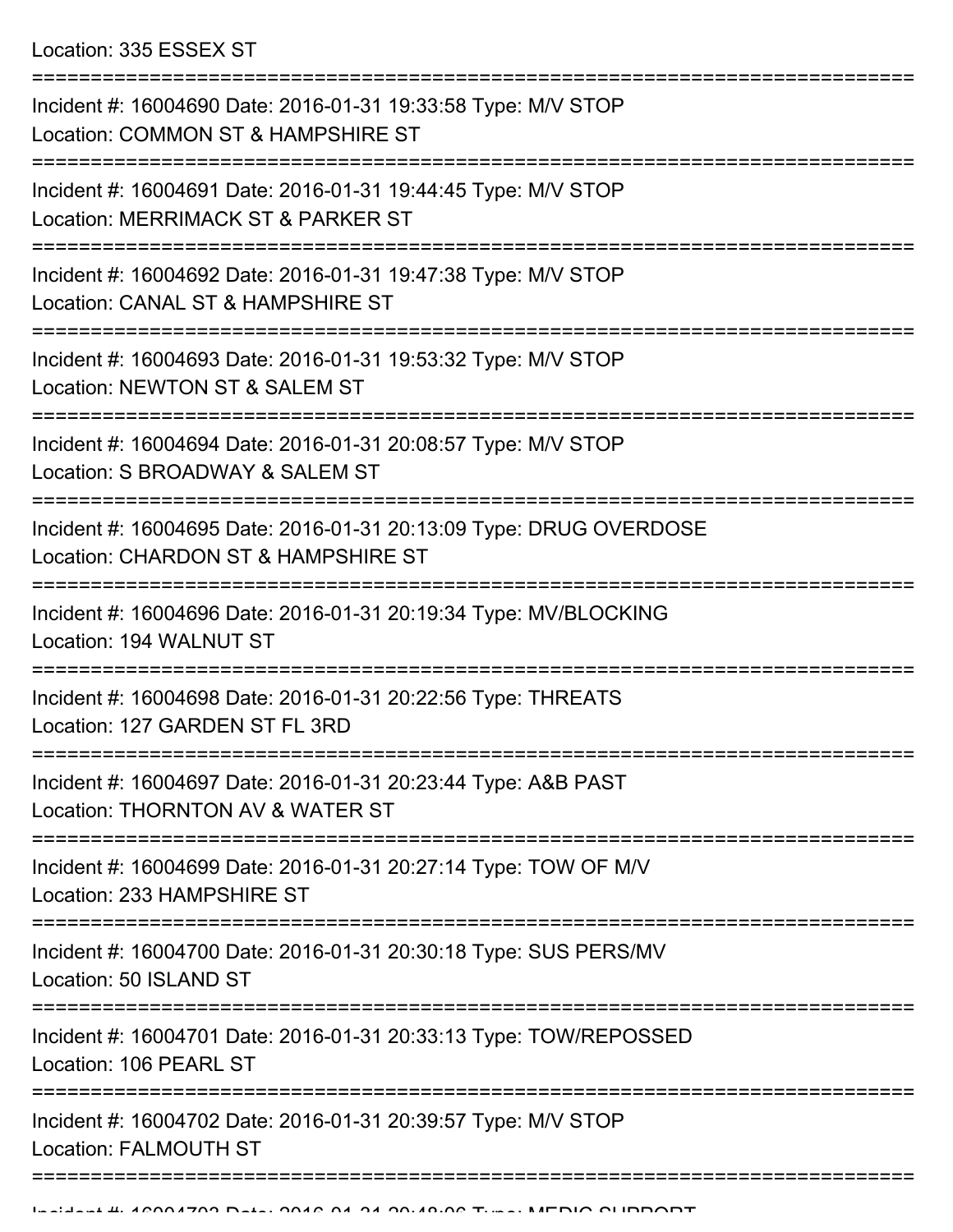| Location: BIG N' BEEFY / 415 BROADWAY                                                                        |
|--------------------------------------------------------------------------------------------------------------|
| Incident #: 16004704 Date: 2016-01-31 21:06:31 Type: M/V STOP<br>Location: 59 ESSEX ST                       |
| Incident #: 16004705 Date: 2016-01-31 21:10:51 Type: HIT & RUN M/V<br>Location: 96 NEWTON ST                 |
| Incident #: 16004706 Date: 2016-01-31 21:16:19 Type: NOISE ORD<br>Location: 145 ESSEX ST                     |
| Incident #: 16004707 Date: 2016-01-31 21:17:19 Type: M/V STOP<br>Location: 11 LAWRENCE ST                    |
| Incident #: 16004708 Date: 2016-01-31 21:21:15 Type: DISTURBANCE<br><b>Location: 11 LAWRENCE ST</b>          |
| Incident #: 16004709 Date: 2016-01-31 21:22:02 Type: M/V STOP<br>Location: HAVERHILL ST & WEST ST            |
| Incident #: 16004710 Date: 2016-01-31 21:30:36 Type: SHOTS FIRED<br>Location: HAVERHILL ST & WEST ST         |
| Incident #: 16004711 Date: 2016-01-31 21:31:49 Type: DISTURBANCE<br>Location: 18 BELLEVUE ST                 |
| Incident #: 16004712 Date: 2016-01-31 21:55:07 Type: ASSSIT OTHER PD<br>Location: 3 LINDNER CT               |
| Incident #: 16004713 Date: 2016-01-31 22:24:12 Type: ALARM/BURG<br>Location: GEISLER STATE POOL / 50 HIGH ST |
| Incident #: 16004714 Date: 2016-01-31 22:32:33 Type: NOISE ORD<br>Location: CAMELLA TEOLI WY & JACKSON ST    |
| Incident #: 16004715 Date: 2016-01-31 22:37:45 Type: M/V STOP<br>Location: HOWARD ST & PLEASANT ST           |
| Incident #: 16004716 Date: 2016-01-31 22:43:18 Type: TOW/REPOSSED<br>Location: 72 LYNN ST                    |
| Incident #: 16004717 Date: 2016-01-31 22:57:52 Type: M/V STOP                                                |